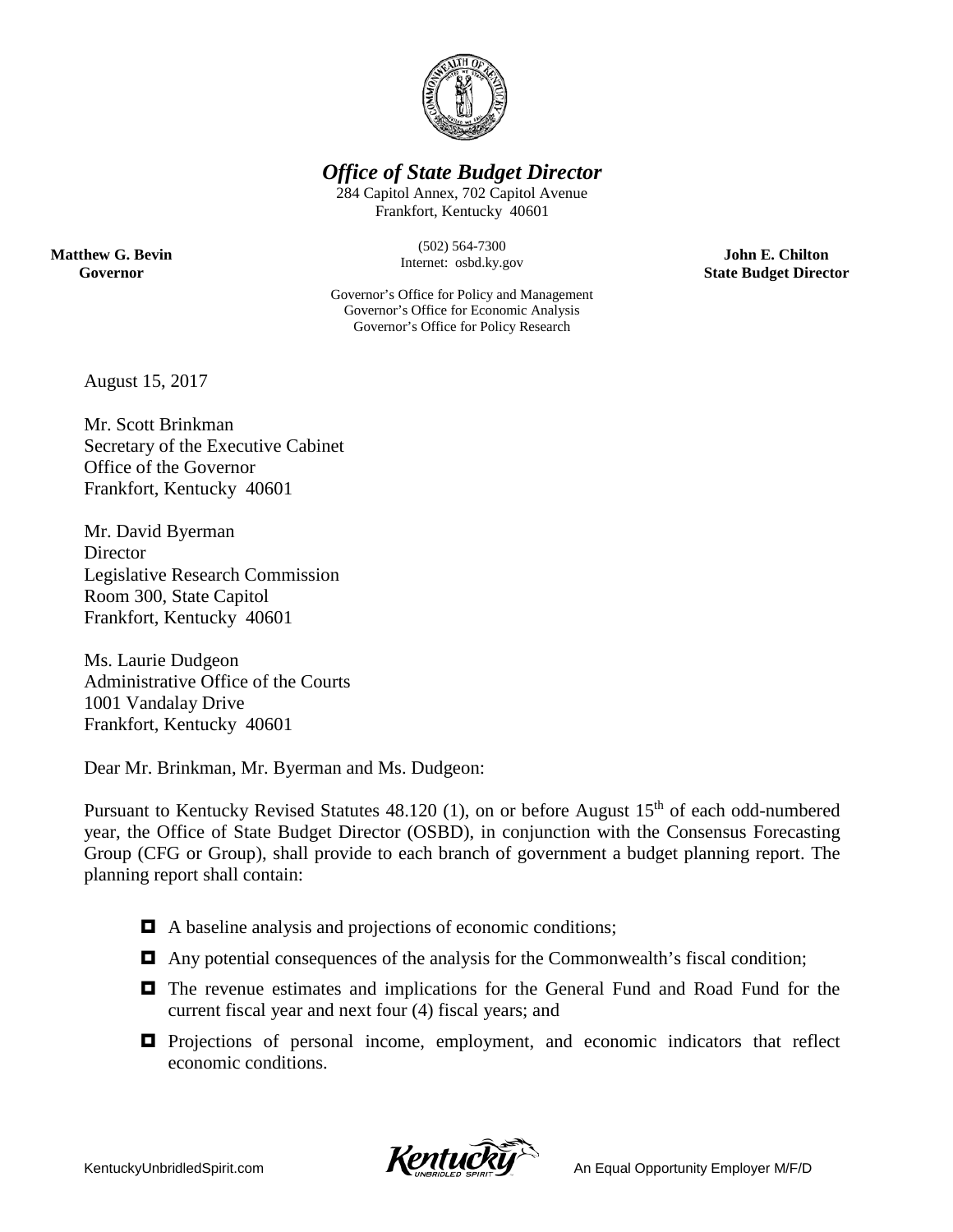The General Fund, Road Fund, and MSA Tobacco Fund estimates were prepared in cooperation with the CFG, and represent an agreement by the Group as to the most likely outcome for revenues in the current fiscal year and the upcoming four years. The CFG consists of individuals knowledgeable about the state and national economies and the revenue and financial conditions of the Commonwealth. Appointed jointly by State Budget Director and the Legislative Research Commission, the members are: Dr. Frank O'Connor (Chair), Dr. Bruce Johnson, Dr. Alan Bartley, Dr. James McCoy, Ms. Janet Harrah, Mr. David Sinclair, and Dr. Christopher Bollinger. Major assistance was provided by the Office of State Budget Director: Gregory Harkenrider, Gene Zaparanick-Brown, Thomas Jones, Michael Jones, and Ghada ElDabbagh.

The CFG met on August 11, 2017, to discuss forecasts for the National economy, Kentucky economy, and state revenues. The documents that accompany this certification include both the approved General Fund and Road Fund revenue estimates in detail, as well as supporting documentation from OSBD.

In the development of the projections for the underlying economic forecast, OSBD staff presented the CFG three options to consider. First was the control economy, or estimates based on the June 2017 control scenario of IHS Markit Economics (formally known as Global Insight). Control estimates represent the most likely outcome according IHS and were given a 60% probability of outcome by IHS. Excerpts from the control forecast are outlined below.

*IHS Markit continues to assume that a modest pro growth agenda is likely to be implemented by the end of 2017, although we have scaled back our assumption about corporate tax cuts. We now expect that the statutory rate will be reduced to only 25% (compared with the assumed 20 percent a month ago) and that fewer loopholes will be closed. If the current political turmoil were to escalate into a full-blown crisis, then the chances of any tax stimulus or infrastructure reforms being implemented would diminish considerably.*

*Meanwhile, there is ample evidence that the US economy is still chugging along at a 2.0–2.5% growth rate. In particular, while the most recent estimates show that real GDP growth in the first quarter was an anemic 1.2%, growth in final sales to domestic purchasers (GDP less inventories and exports—a much better gauge than GDP of the underlying growth rate of the US economy) was 2.1%. IHS Markit predicts that real GDP growth will be 2.3% this year and then accelerate to 2.7% in 2018—but only if fiscal stimulus is enacted.*

Second was the pessimistic economy, or estimates based on the June 2017 pessimistic scenario of IHS Markit Economics. Pessimistic estimates were given a 25 percent probability of outcome according IHS. Excerpts from the pessimistic forecast are outlined below.

*In the pessimistic scenario, the US economy suffers from a crisis of confidence, managing only feeble growth during the second half of 2018, as consumers and businesses react to an uncertain fiscal and monetary policy environment with guarded and more risk-averse behavior. Lack of progress in Washington calls into question all the promises and expectations of the new administration, bruising consumer and business confidence, and sending the stock market into negative*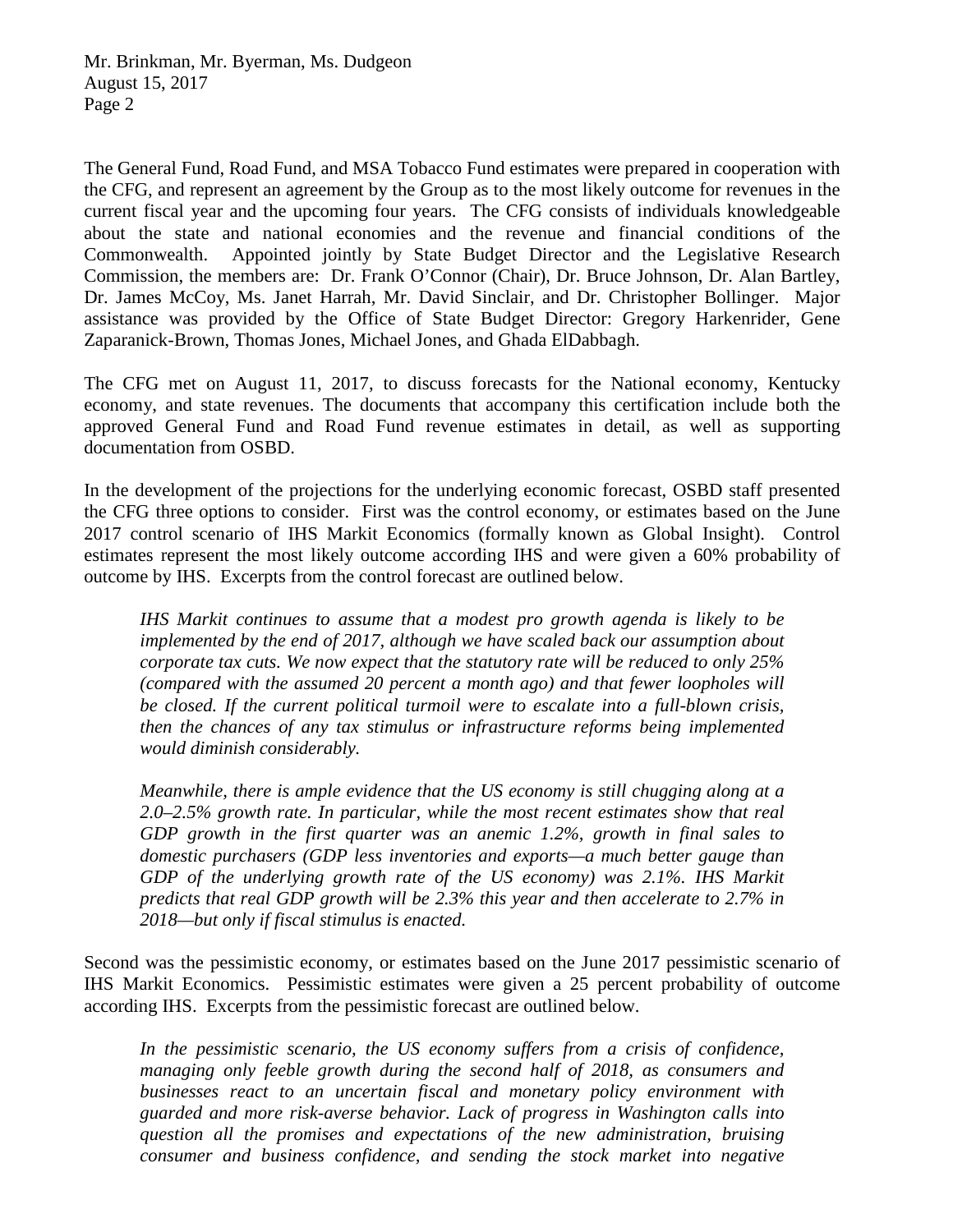*territory. In this scenario, the political and fiscal policy turmoil in Washington escalates. Congress and the president make no progress on any major policy initiatives this year. There is no tax or healthcare reform, and no fiscal stimulus. Even more routine action, including the omnibus budget bill and increase in the debt limit, is contentious and accomplished only at the last minute, provoking anxiety and a wait-and-see attitude. Uncertainty regarding future tax and healthcare policies causes business confidence to deteriorate, impacting capital spending and hiring plans. Consumers feel the pinch as well. With fewer job prospects and weaker wage gains, they pull back on spending.*

*Discouraged by the economic situation and disagreements between Congress and the administration, the stock market tumbles, losing more than 17% from its current high to its fourth quarter 2018 trough. Real consumer spending manages only 2.2% growth during 2018, versus 3.2% in the baseline, and housing starts in 2018 and 2019 are well below the baseline. Meanwhile, the commercial real estate sector deflates.*

Third was the optimistic economy, or estimates based on the June 2017, optimistic scenario of IHS Markit Economics. Optimistic estimates were given a 10 percent probability of outcome according IHS. No excerpts from the optimistic forecast are included because the CFG did not base any of the revenue projections from the optimistic scenario.

All three scenarios from IHS Markit were used as inputs in the OSBD's MAK model, an analytical model that takes US trends in employment and income as predetermined variables in order to estimate Kentucky-specific forecasts for employment and personal income. Of highest importance is the Kentucky wages and salary forecast, which has a direct impact on the Kentucky individual income tax projections and the sales tax estimates.

After a lengthy and productive discussion, the CFG adopted the pessimistic forecast as the most likely outcome for the US and Kentucky economies for purposes of the General Fund revenue models. The OSBD staff prepared all three scenarios for consideration by the CFG, so the General Fund revenue numbers were reviewed, debated, and the pessimistic consensus was reached on the General Fund.

With regard to the Road Fund, CFG members debated between the control and pessimistic forecasts. Ultimately, consensus was reached around the control forecast, as the Road Fund is less connected to the economic and political assumptions made by IHS.

The estimates provided below were adopted by the CFG. It is important to note that, per statute, these estimates do not constitute a revision to the official revenue estimates on which the FY 2018 budget was predicated. Planning estimates extend out to FY22 in order to give agencies of government a basis for long-term decisions.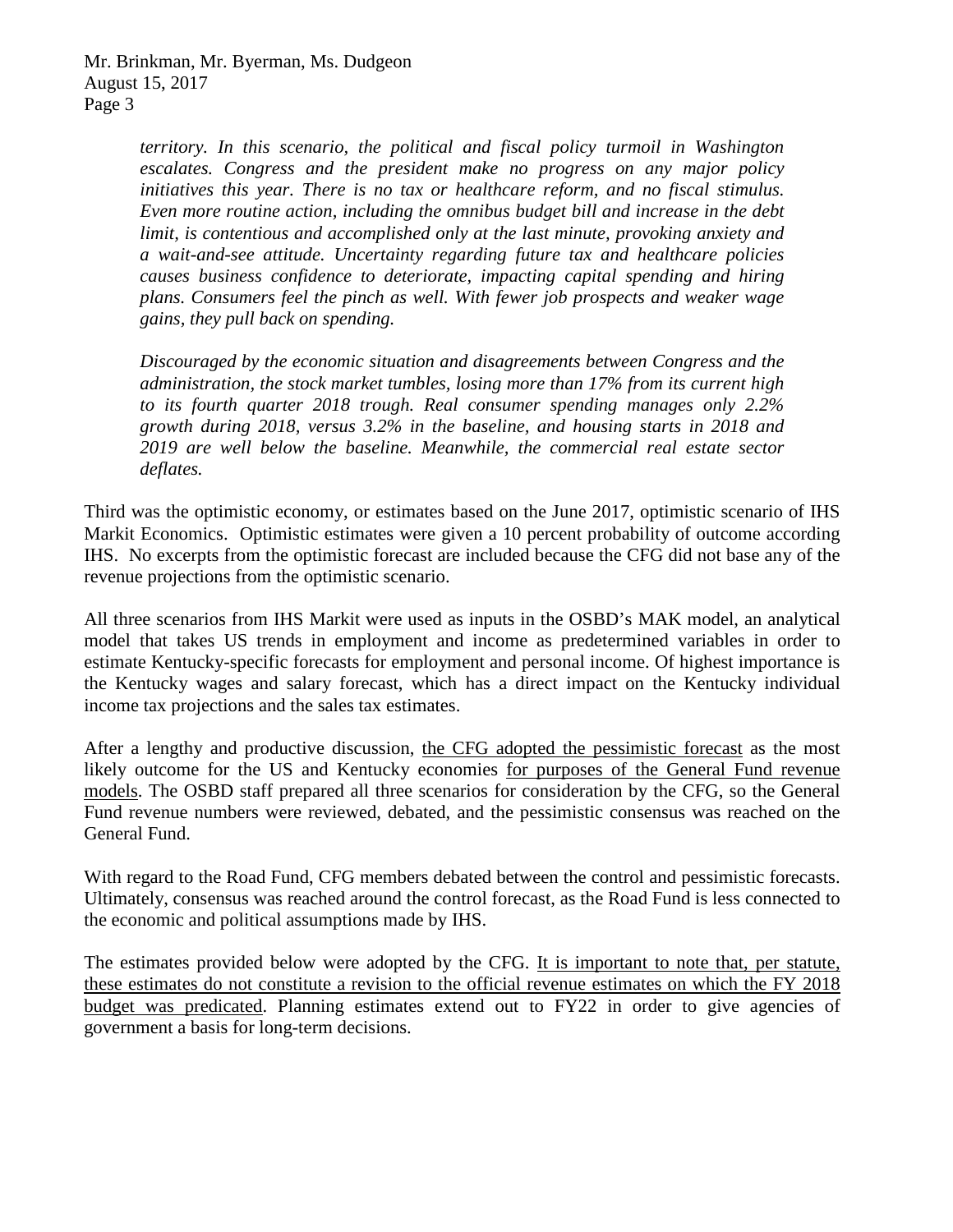Mr. Brinkman, Mr. Byerman, Ms. Dudgeon August 15, 2017 Page 4

|             | <b>General Fund</b> | <b>Road Fund</b> | <b>Tobacco MSA</b> |
|-------------|---------------------|------------------|--------------------|
| <b>FY18</b> | \$10,668,200,000    | \$1,504,800,000  | \$109,300,000      |
| <b>FY19</b> | \$10,952,900,000    | \$1,513,000,000  | \$119,500,000      |
| <b>FY20</b> | \$11,267,900,000    | \$1,516,900,000  | \$118,100,000      |
| <b>FY21</b> | \$11,551,300,000    | \$1,507,900,000  | \$116,800,000      |
| <b>FY22</b> | \$11,844,200,000    | \$1,519,400,000  | \$115,500,000      |

Potential consequences of the analysis for the Commonwealth's fiscal condition are mixed. For the General Fund, adopting the pessimistic revenue projections translates into an anticipated FY18 revenue shortfall of \$206.2 million vis-à-vis the revenue enacted in the budget. As to the Road Fund, adopting the control revenue projections translates into an anticipated FY18 revenue surplus of \$26.6 million vis-à-vis relative to the official budgeted revenues. Finally, regarding the MSA Tobacco Fund, the preliminary revenue estimate for FY18 of \$109.3 million is \$16.5 million above the official estimate of \$92.8 million.

Attachment 1: Letter from the CFG Attachment 2: General Fund estimates in detail Attachment 3: Road Fund estimates in detail

Attachment 4: Pessimistic Forecast – employment, income, and key economic indicators

Attachment 5: Control Forecast – employment, income, and key economic indicators

Please feel free to contact my office if you have any questions regarding the material included in this packet.

Sincerely,

John E. Chilton State Budget Director

Copy with attachments to:

Senator Robert Stivers, Senate President Representative Jeff Hoover, Speaker of the House Senator Chris McDaniel, Chair A&R Committee Representative Steven Rudy, Chair A&R Committee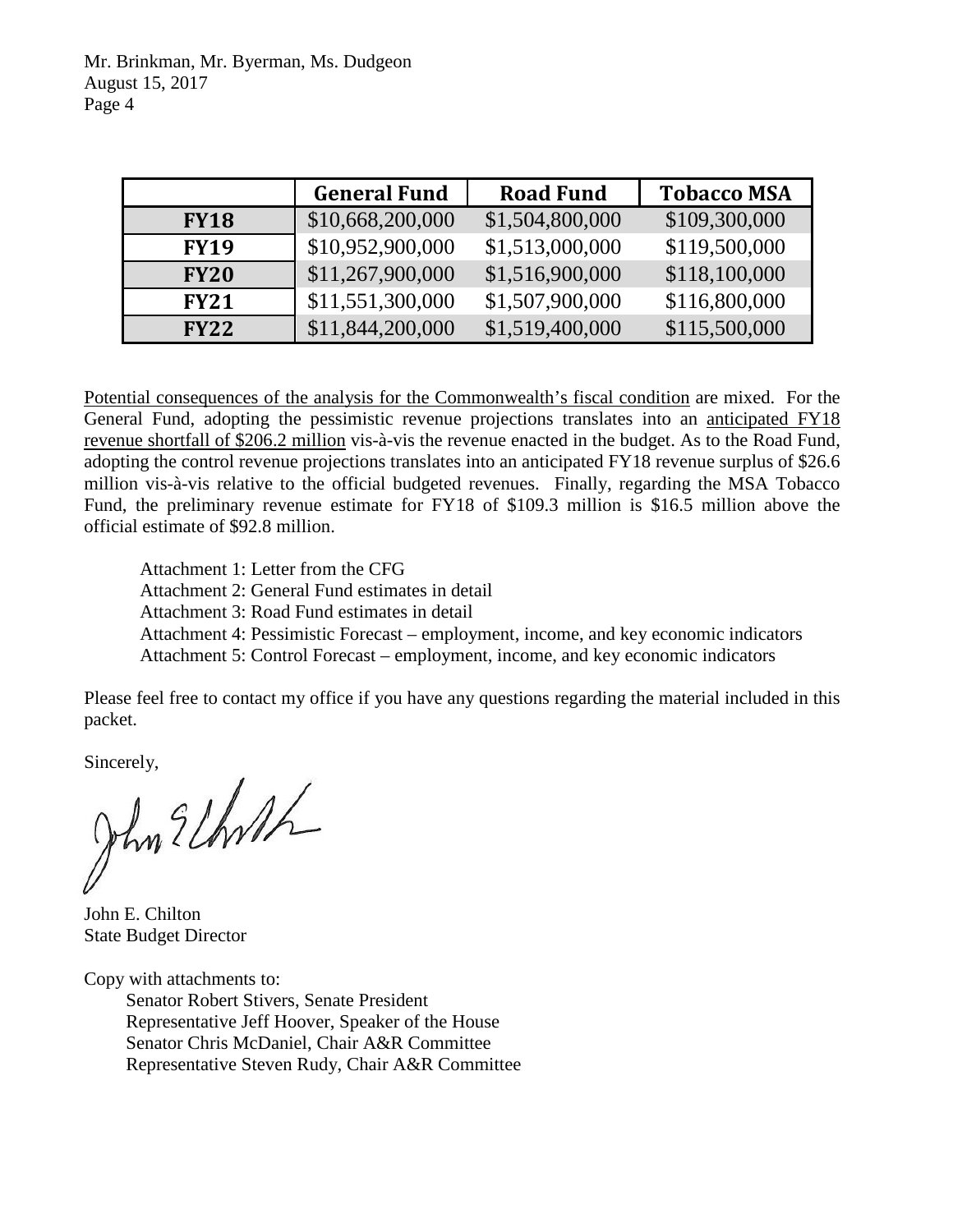### **SENATE MEMBERS**

**Robert Stivers** President, LRC Co-Chair **David Givens President Pro Tem Damon Thayer Majority Floor Leader** Ray S. Jones II Minority Floor Leader Dan "Malano" Seum **Majority Caucus Chair Dorsey Ridley** Minority Caucus Chair Jimmy Higdon Majority Whip **Julian M. Carroll Minority Whip** 



### **LEGISLATIVE RESEARCH COMMISSION** State Capitol 700 Capitol Avenue Frankfort KY 40601

### 502-564-8100

Capitol Fax 502-564-2922 Annex Fax 502-564-6543 Irc.ky.gov

> David A. Byerman **Director**

### **HOUSE MEMBERS**

**Jeff Hoover** Speaker, LRC Co-Chair David W. Osborne Speaker Pro Tem **Jonathan Shell Majority Floor Leader Rocky Adkins Minority Floor Leader** David R. Meade **Majority Caucus Chair Dennis Keene Minority Caucus Chair Kevin Bratcher** Majority Whip **Wilson Stone Minority Whip** 

**August 14, 2017** 

John E. Chilton **State Budget Director** Office of the State Budget Director Room 284, Capitol Annex Frankfort, Kentucky 40601

Dear Mr. Chilton:

Pursuant to KRS 48.120, this memo contains the budget planning revenue estimates for the General Fund, Road Fund, and Master Settlement Agreement (MSA) for the FY 2018 - FY 2022 period. The planning estimates were developed by the Consensus Forecasting Group (CFG) in conjunction with the Office of the State Budget Director in accordance with KRS 48.120(1) and were adopted at the CFG meeting held on August 11, 2017.

The budget planning revenue estimates for the current fiscal year (FY 2018) and the next four fiscal years (2019 - 2022) are listed below.

| <b>Fiscal Year</b> | <b>General Fund</b> | <b>Road Fund</b> | <b>MSA</b>    |
|--------------------|---------------------|------------------|---------------|
| <b>FY 2018</b>     | \$10,668,200,000    | \$1,504,800,000  | \$109,300,000 |
| FY 2019            | \$10,952,900,000    | \$1,513,000,000  | \$119,500,000 |
| <b>FY 2020</b>     | \$11,267,900,000    | \$1,516,900,000  | \$118,100,000 |
| FY 2021            | \$11,551,300,000    | \$1,507,900,000  | \$116,800,000 |
| <b>FY 2022</b>     | \$11,844,200,000    | \$1,519,400,000  | \$115,500,000 |

By October 15, 2017, the Consensus Forecasting Group, in accordance with their statutory responsibilities, will adopt the preliminary revenue estimates for the current fiscal year and the upcoming biennium. On or before the fifteenth legislative day of the upcoming 2018 Regular Session of the General Assembly, the Consensus Forecasting Group will adopt the final detailed revenue estimates for the General Fund, the Road Fund, and the MSA for the current and next two fiscal years.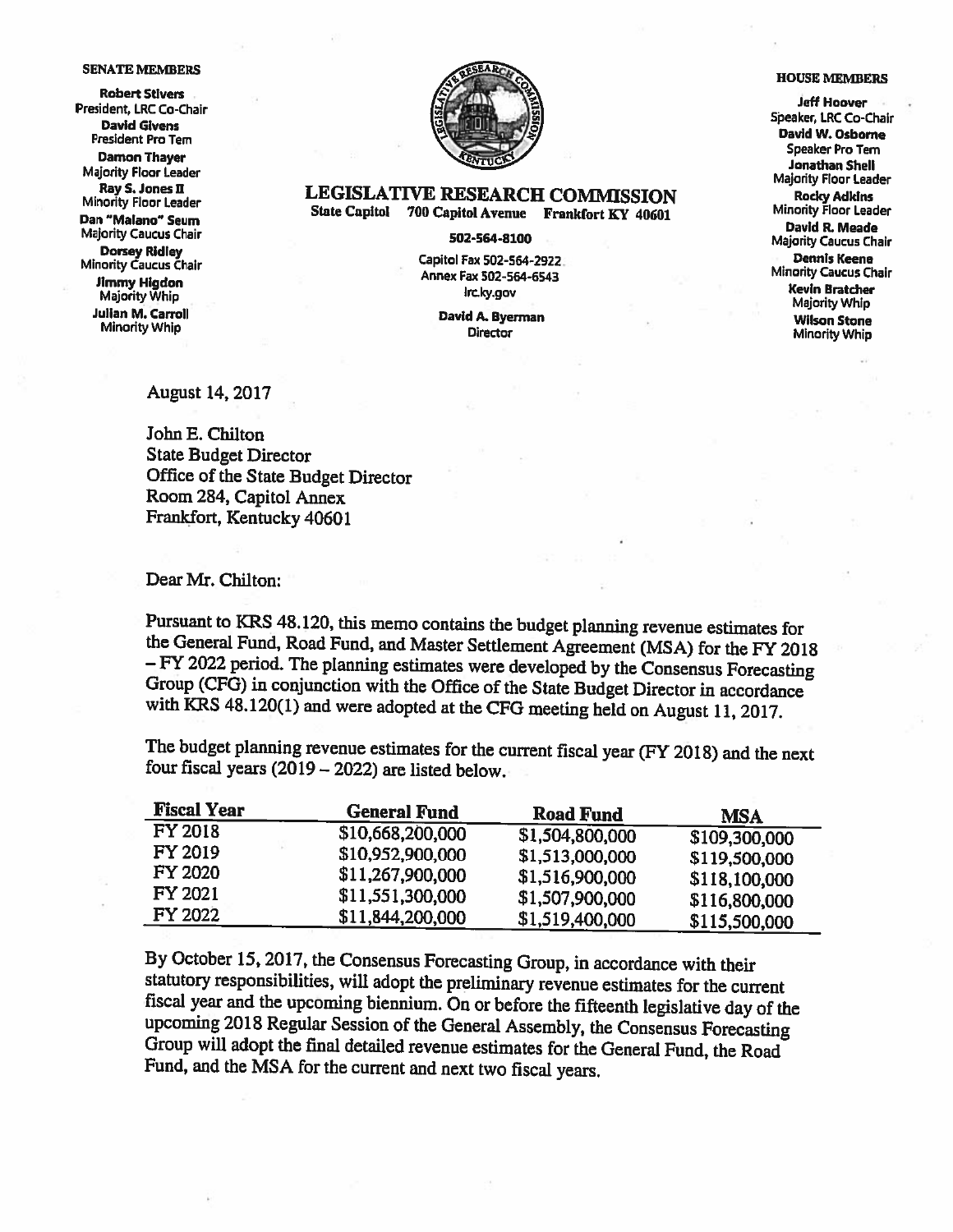Inherent in any forecast is the risk that actual receipts may differ from their forecasted values. The Kentucky economic and revenue forecasts adopted by the CFG are directly linked to the national forecast provided by Global Insight and represent an agreement as to the most likely outcome for revenues for the current fiscal year and the next two bienniums, given the information available on August 11, 2017.

Sincerely,

Sunot

Frank O'Connor Chairman, Consensus Forecasting Group Professor of Economics **Eastern Kentucky University**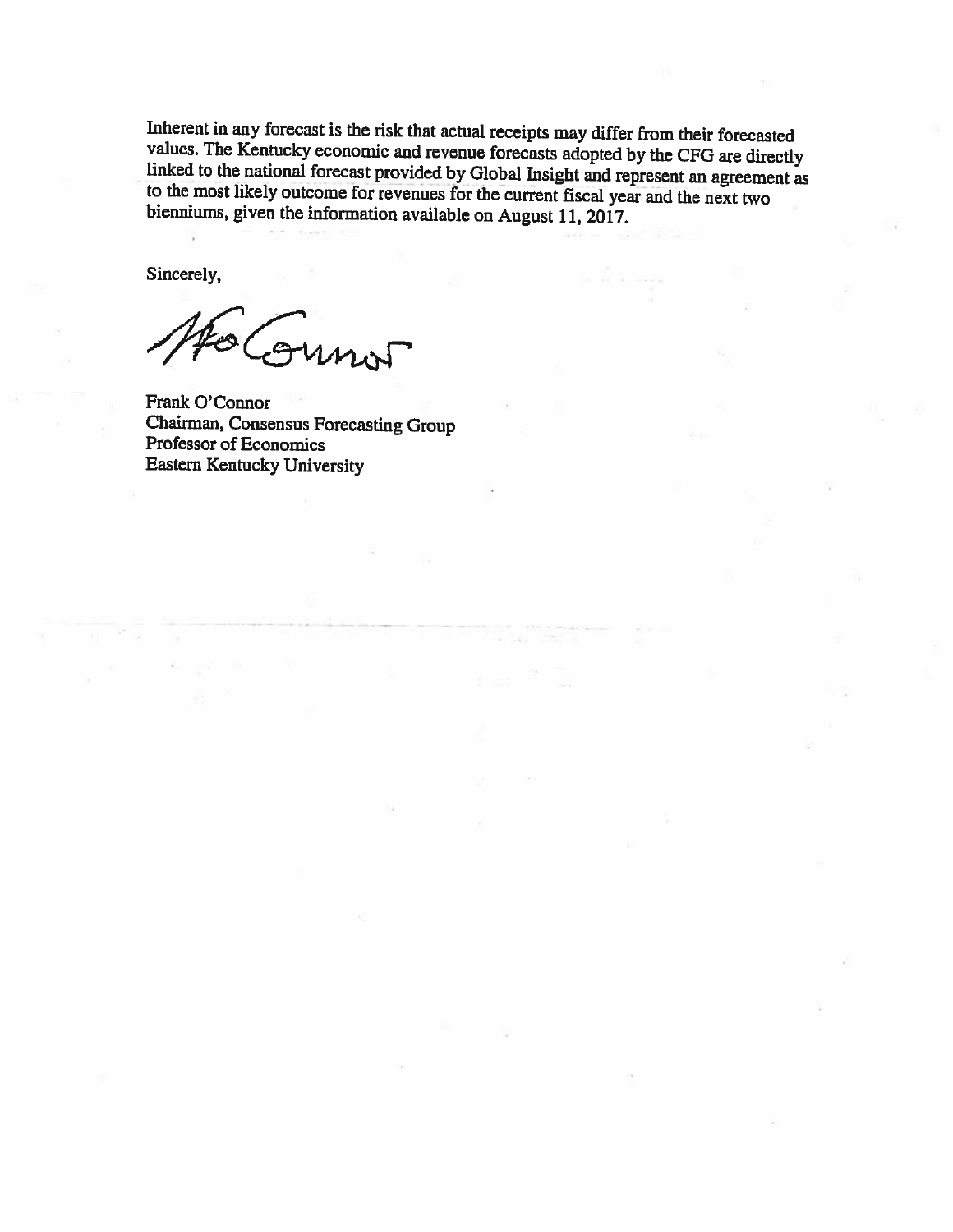# General Fund<br>GOEA Pessimistic Forecast FY18 - FY22<br>(Millions of Dollars)<br>August 2017

| Pessimisitic Scenario                           | $\frac{17}{200}$                           |                                      | 팈                                         |                  | Elli<br>Esime                            |                | EV2N<br>Essimar                                        |                              | $\mathbb{E}^{21}$                                                              |                 | Eximate<br>Estimate                                      |                    |
|-------------------------------------------------|--------------------------------------------|--------------------------------------|-------------------------------------------|------------------|------------------------------------------|----------------|--------------------------------------------------------|------------------------------|--------------------------------------------------------------------------------|-----------------|----------------------------------------------------------|--------------------|
|                                                 |                                            | %Chg                                 | Esumate                                   | <b>ZChg</b>      |                                          | <b>TeChg</b>   |                                                        | $R$ Chg                      | Estimate                                                                       | %Chg            |                                                          | $\pi$ Chg          |
| Individual Income                               | 1,393.9                                    | 2.6                                  | 1,554.7                                   | 3.7              |                                          | 2.6            |                                                        | 2.7                          |                                                                                | 33              | 1,123.8                                                  |                    |
| Sales and Use                                   | 1,485.2                                    | 50                                   | 1,507.8                                   | ိ                | 4,672.9<br>3,601.5<br>612.6              | $\mathbf{z}$   | 1,796.8<br>1,691.7<br>625.7<br>625.7<br>216.5<br>216.5 | 2.5                          | 1956.3<br>1,783.4<br>637.1<br>639.7<br>61.0<br>61.2<br>202.0<br>202.0<br>202.0 | 25              | 3,884.7                                                  | ្ត្រ               |
|                                                 | 602.1                                      | $\frac{1}{4}$                        | 600.8                                     |                  |                                          | $\frac{2}{9}$  |                                                        | 2.2                          |                                                                                | $\mathbf{r}$    |                                                          |                    |
| Property<br>Corporation Income<br>LLET          |                                            | 55-                                  |                                           |                  |                                          |                |                                                        |                              |                                                                                | <u>ລ</u> ິ      |                                                          |                    |
|                                                 | 497.5<br>245.6<br>200.5<br>221.16<br>300.1 | $21.0$<br>$-1.5$<br>$-1.3$<br>$-3.6$ | 559.8<br>186.6<br>101.0<br>213.0<br>243.0 | $3240$<br>$7240$ | 610.9<br>203.6<br>87.0<br>218.0<br>249.0 | 5.13.4         |                                                        | 10.6<br>10.6<br>10.2<br>10.7 |                                                                                | 20              | <b>6504</b><br>696.3<br>696.3<br>4<br>5,9<br>5,9<br>75,9 |                    |
| Coal Severance<br>Cigarette<br>Lottery<br>Other |                                            |                                      |                                           |                  |                                          |                |                                                        |                              |                                                                                | $-16.4$         |                                                          |                    |
|                                                 |                                            |                                      |                                           | $-1.0$<br>0.6    |                                          |                |                                                        |                              |                                                                                |                 |                                                          | $\frac{18.7}{0.8}$ |
|                                                 |                                            |                                      |                                           |                  |                                          | 25             |                                                        | 2.8                          |                                                                                | $\overline{23}$ |                                                          | ္မျ                |
|                                                 |                                            |                                      |                                           | 0.8              | 697.4                                    | $\overline{0}$ | $\overline{201}$                                       | $\frac{14}{1}$               |                                                                                | $\frac{15}{1}$  |                                                          |                    |
| <b>Total General Fund</b>                       | 10,477.8                                   | 1.7                                  | 10,668.2                                  | 1.8              | 0,952.9                                  | 7.7            | 11,267.9                                               | 2.9                          | 1,551.3                                                                        | 2.5             | 1,844.2                                                  |                    |
|                                                 |                                            |                                      |                                           |                  |                                          |                |                                                        |                              |                                                                                |                 |                                                          |                    |

| <b>CFG Official Estimate</b> | $\frac{17}{2}$     |                | <b>EY18</b>    |                                                                                                                                                                                                                                                                                                                             |
|------------------------------|--------------------|----------------|----------------|-----------------------------------------------------------------------------------------------------------------------------------------------------------------------------------------------------------------------------------------------------------------------------------------------------------------------------|
|                              | Estimate           | $74$ Chg       | Estimate       | $%$ $\mathbb{Z}$ $\mathbb{Z}$ $\mathbb{Z}$ $\mathbb{Z}$ $\mathbb{Z}$ $\mathbb{Z}$ $\mathbb{Z}$ $\mathbb{Z}$ $\mathbb{Z}$ $\mathbb{Z}$ $\mathbb{Z}$ $\mathbb{Z}$ $\mathbb{Z}$ $\mathbb{Z}$ $\mathbb{Z}$ $\mathbb{Z}$ $\mathbb{Z}$ $\mathbb{Z}$ $\mathbb{Z}$ $\mathbb{Z}$ $\mathbb{Z}$ $\mathbb{Z}$ $\mathbb{Z}$ $\mathbb{Z}$ |
| Individual Income            | 4,411.1            | ្លូ            | 4,588.6        | ه.<br>4                                                                                                                                                                                                                                                                                                                     |
| Sales and Use                | 3,539.8            | 4.3            | 3,638.4        |                                                                                                                                                                                                                                                                                                                             |
| Property                     | 585.2              | $\mathbf{S}$   | 598.7          | ≘                                                                                                                                                                                                                                                                                                                           |
| Corporation Income           | 579.4              | $\frac{12}{1}$ | 553.1          | $\tilde{5}$                                                                                                                                                                                                                                                                                                                 |
| 日                            | 223.7              | 23             | 221.6          | $\frac{8}{1}$                                                                                                                                                                                                                                                                                                               |
| Coal Severance               | 120.7              | $58 -$         | 107.6          | $-22.4$                                                                                                                                                                                                                                                                                                                     |
| Cigarette                    | 222.5              | 3.2            | 220.5          | 2.5                                                                                                                                                                                                                                                                                                                         |
| Lottery                      | 236.0              | $\mathbf{S}$   | 241.0          | 4.7                                                                                                                                                                                                                                                                                                                         |
| Other                        | 698.0              | $-1.0$         | 704.9          | $\mathbf{5}$                                                                                                                                                                                                                                                                                                                |
| <b>Total General Fund</b>    | 10,616.4           | 2.7            | 10,874.4       | 2.4                                                                                                                                                                                                                                                                                                                         |
|                              |                    |                |                |                                                                                                                                                                                                                                                                                                                             |
| <b>Difference</b>            | <b>EYIT</b>        |                | <b>FY18</b>    |                                                                                                                                                                                                                                                                                                                             |
| Individual Income            | (17.2)             |                | (33.9)         |                                                                                                                                                                                                                                                                                                                             |
| Sales and Use                | (54.6)             |                | (130.6)        |                                                                                                                                                                                                                                                                                                                             |
| Property                     | 16.9               |                | $\mathbf{z}$   |                                                                                                                                                                                                                                                                                                                             |
| Corporation Income           | (81.9)             |                | 59             |                                                                                                                                                                                                                                                                                                                             |
| LLET                         | 21,9               |                | (35.0)         |                                                                                                                                                                                                                                                                                                                             |
| Coal Severance               | (20.2)             |                | (6.6)          |                                                                                                                                                                                                                                                                                                                             |
| Cigarette                    | $\mathbf{\hat{a}}$ |                | $\overline{1}$ |                                                                                                                                                                                                                                                                                                                             |
| Lottery                      | 56                 |                | 20             |                                                                                                                                                                                                                                                                                                                             |
| <b>Other</b>                 | (7.9)              |                | 95             |                                                                                                                                                                                                                                                                                                                             |
| Total General Fund           | (138.5)            |                | (206.2)        |                                                                                                                                                                                                                                                                                                                             |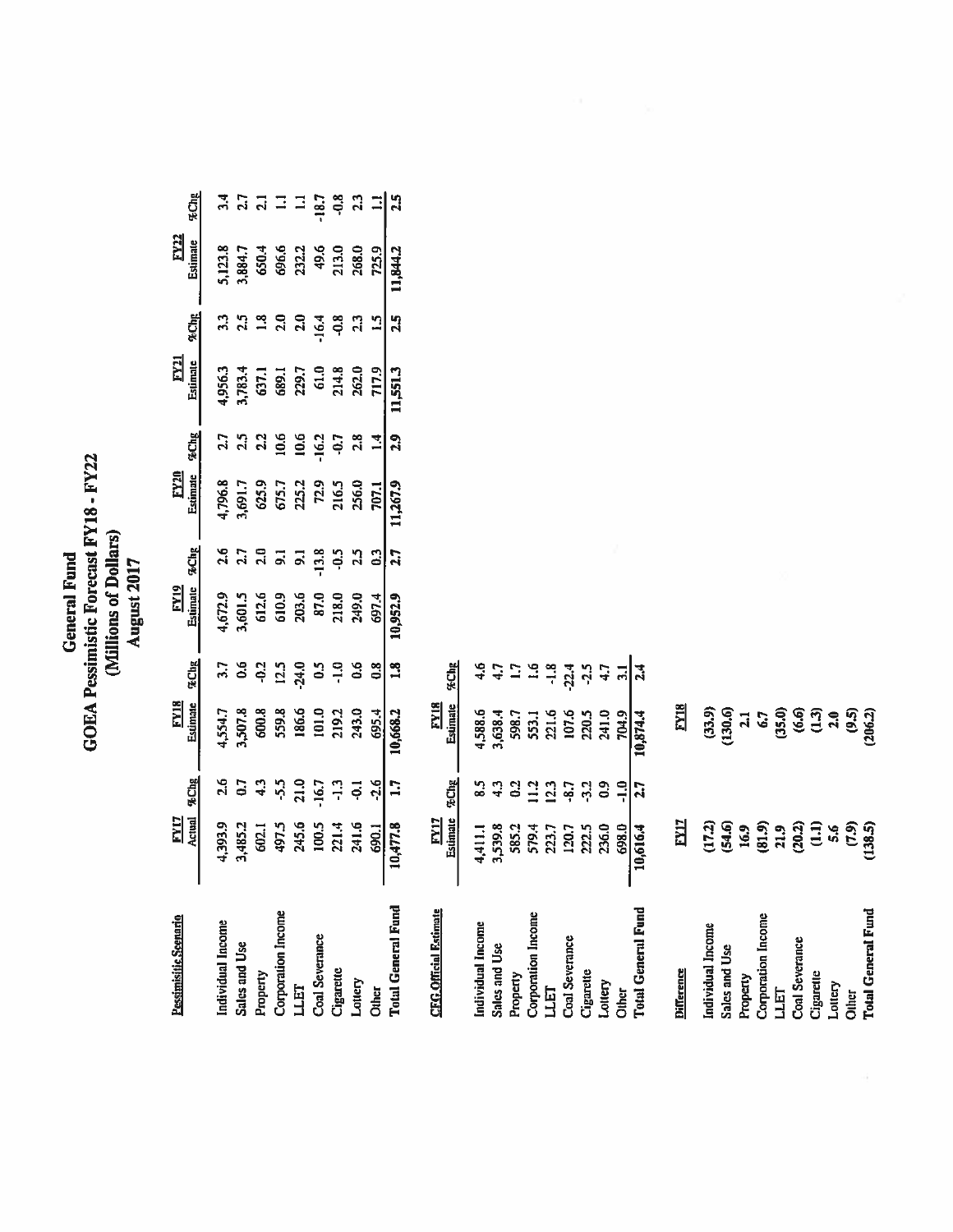## Road Fund<br>GOEA Control Forecast FY18 - FY22<br>(Millions of Dollars) August 2017

| <b>Control Forecast</b>                      | FY17           |          | <b>Y18</b><br>İ. |               | <b>FY19</b>                  |                  | FY20                                    |                         | FY21                                     |                 | <b>FY22</b>                         |                           |
|----------------------------------------------|----------------|----------|------------------|---------------|------------------------------|------------------|-----------------------------------------|-------------------------|------------------------------------------|-----------------|-------------------------------------|---------------------------|
|                                              | Actual %Chg    |          | <b>Estimat</b>   | %Chg          |                              | %Chg             | Estimate                                | %Chg                    |                                          | %Chg            |                                     | $\%$ Che                  |
| <b>Motor Fuels</b>                           |                |          | 758.             |               |                              |                  |                                         |                         |                                          |                 |                                     |                           |
|                                              | 760.5<br>499.8 |          | 495.             | ၀ ၁<br>၁၀     | 1633<br>1634<br>1645<br>1645 | 53<br>1.7<br>1.7 | 763.1<br>495.8<br>117.2<br>16.7<br>87.2 | 1394818<br>1994         | 755.6<br>491.0<br>119.1<br>16.8<br>188.4 |                 | 768.5<br>486.5<br>481 16.9<br>16.93 | 139181388                 |
| Motor Vehicle Usage<br>Motor Vehicle License | 111.9          |          | ក្នុ             | $\ddot{a}$    |                              |                  |                                         |                         |                                          |                 |                                     |                           |
| Motor Vehicle Operators                      | 16.1           |          | ≌                | 21            |                              | $\frac{13}{21}$  |                                         |                         |                                          | 0.6             |                                     |                           |
| <b>Neight Distance</b>                       | 82.9           | <u>ີ</u> | $\vec{x}$        | $\frac{5}{1}$ |                              |                  |                                         |                         |                                          | $\vec{a}$       |                                     |                           |
| nvestment                                    | 1.6            | $-35.9$  |                  | ភ្            | $\frac{15}{1}$               |                  | $\frac{1}{2}$                           |                         | $\frac{5}{10}$                           | $\overline{0}0$ |                                     |                           |
| <b>Other</b>                                 | 35.1           | 0.7      |                  |               | $\frac{35.3}{ }$             | $-0.6$           | 35.4                                    | $\overline{c}$          | 35.5                                     | 3               | $1.5$<br>35.7                       |                           |
| <b>Total Road Fund</b>                       | 1,508.0        |          | <b>L504.1</b>    |               | 513.0                        | $\frac{3}{2}$    |                                         | $\overline{\mathbf{0}}$ | 507.9                                    | $-0.6$          | 519.4                               | $\overline{\mathbf{0.8}}$ |
|                                              |                |          |                  |               |                              |                  |                                         |                         |                                          |                 |                                     |                           |

### **Official Forecast**

| Motor Fuels             |                        | 749.8                  |
|-------------------------|------------------------|------------------------|
| Motor Vehicle Usage     | 747.3<br>469.5         | 485.7                  |
| Motor Vehicle License   | 105.0                  | 105.6                  |
| Motor Vehicle Operators |                        | 16.3                   |
| Weight Distance         | $\frac{16.1}{82.1}$    | 83.8                   |
| Investment              |                        | $\frac{5}{15}$         |
| <b>Other</b>            |                        |                        |
| <b>Total Road Fund</b>  | $\frac{35.5}{1,456.9}$ | $\frac{35.5}{1,478.2}$ |

### **Difference**

| <b>Motor Fuels</b>             | 13.2              | င်္ဘ           |
|--------------------------------|-------------------|----------------|
| <b>Motor Vehicle Usage</b>     | 30.3              | 9.8            |
| <b>Motor Vehicle License</b>   | 6.9               | 7.9            |
| <b>Motor Vehicle Operators</b> | 0.0               | $\overline{c}$ |
| <b>Neight Distance</b>         | 0.8               | $\mathbf{C}$   |
| nvestment                      | 0.2               |                |
| <b>Difier</b>                  | $\frac{(0.4)}{1}$ |                |
| <b>Total Road Fund</b>         | 51.1              | 26.6           |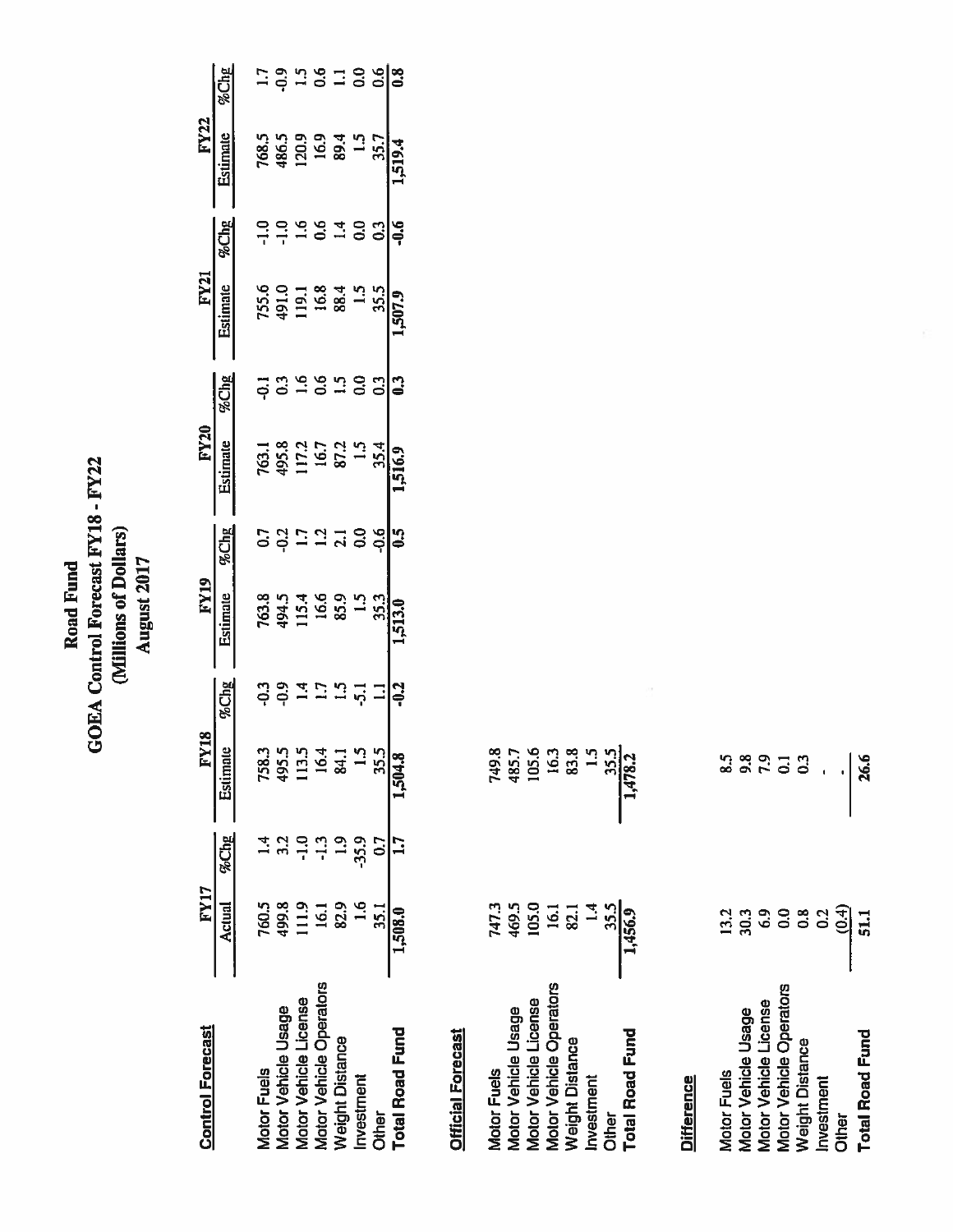Selected U.S. and Kentucky Economic Indicators<br>Global Insight: Pessimistic Scenario

|                                                                             | <b>FY16</b>               | FY17           | FY <sub>18</sub> | <b>FY19</b>      | <b>FY20</b>         | <b>FY21</b>         | <b>FY22</b>                                                       |
|-----------------------------------------------------------------------------|---------------------------|----------------|------------------|------------------|---------------------|---------------------|-------------------------------------------------------------------|
| <b>OUTPUT</b>                                                               |                           |                |                  |                  |                     |                     |                                                                   |
| US Real GDP (Bil 2000\$)                                                    | 1.7%<br>16,513            | 2.0%<br>16,847 | 17,192<br>2.0%   | 1.2%<br>17,402   | 2.2%<br>17,783      | 18,235<br>2.5%      | 2.1%<br>18,620                                                    |
| Industrial Production Index, Durables<br>Industrial Production Index, Total | $-1.3%$                   | 0.4%<br>0.6%   | 2.7%<br>1.8%     | 1.2%<br>0.9%     | 2.3%<br>1.8%        | 2.4%<br>1.7%        | 1.5%<br>1.4%                                                      |
| <b>INCOME</b>                                                               |                           |                |                  |                  |                     |                     |                                                                   |
| KY Personal Income (Mil\$)                                                  | 173,079<br>3.6%           | 178,955        | 186,624          | 193,090          | 200,939             | 210,190             | 219,287                                                           |
|                                                                             |                           | 3.4%           | 4.3%             | 3.5%             | 4.1%                | 4.6%                | 4.3%                                                              |
| KY Wage & Salary Income (Mil\$)                                             | 87,009                    | 90,908         |                  | 97,054           | 100,220             |                     | 108,976                                                           |
|                                                                             | 4.7%                      | 4.5%           | 94,438<br>3.9%   | 2.8%             | 3.3%                | 104,421<br>4.2%     | 4.4%                                                              |
| KY Supplements to W&S (Mil\$)                                               | 22,224                    | 23,089         |                  | 25,194           |                     |                     | 28,024                                                            |
|                                                                             |                           | 3.9%           | 24,168<br>4.7%   | 4.2%             | 26,166<br>3.9%      | 27,047<br>3.4%      | 3.6%                                                              |
| KY Proprietors' Income (Mil\$)                                              | $3.5\%$<br>11,211<br>3.1% | 11,393<br>1.6% | 11,944<br>4.8%   | 12,220           | $12,571$<br>$2.9\%$ |                     |                                                                   |
|                                                                             |                           |                |                  | 2.3%             |                     | $12,924$<br>$2.8\%$ |                                                                   |
| (Mil\$)<br>KY Dividend, Interest, & Rent                                    | 26,422                    | 27,038<br>2.3% | 28,160<br>4.1%   | 28,816           |                     |                     | $\begin{array}{c} 13,257 \\ 2.6\% \\ 23,158 \\ 3.7\% \end{array}$ |
|                                                                             | 1.7%                      |                |                  | 2.3%             | 30,068<br>4.3%      | 31,967<br>6.3%      |                                                                   |
| KY Transfer Payments (Mil\$)                                                | 42,486                    | 43,475<br>2.3% |                  | 47,958           |                     |                     |                                                                   |
|                                                                             | 2.9%                      |                | 45,460<br>4.6%   | 5.5%             | 50,767<br>5.9%      | 53,576<br>5.5%      | 56,510<br>5.5%                                                    |
| KY Social Insurance (Mil\$)                                                 | 14,186                    |                | 15,344           | 15,915           |                     |                     | 18,298                                                            |
|                                                                             | 3.5%                      | 14,761<br>4.1% | 3.9%             | 3.7%             | 16,582<br>4.2%      | 17,440<br>5.2%      | 4.9%                                                              |
| JS Personal Income (Bil\$)                                                  | 15,729                    |                |                  |                  |                     | 19,355              | 20,259                                                            |
|                                                                             | 3.8%                      | 16,270<br>3.4% | 16,937<br>4.1%   | $17,581$<br>3.8% | 18,384<br>4.6%      | 5.3%                | 4.7%                                                              |

5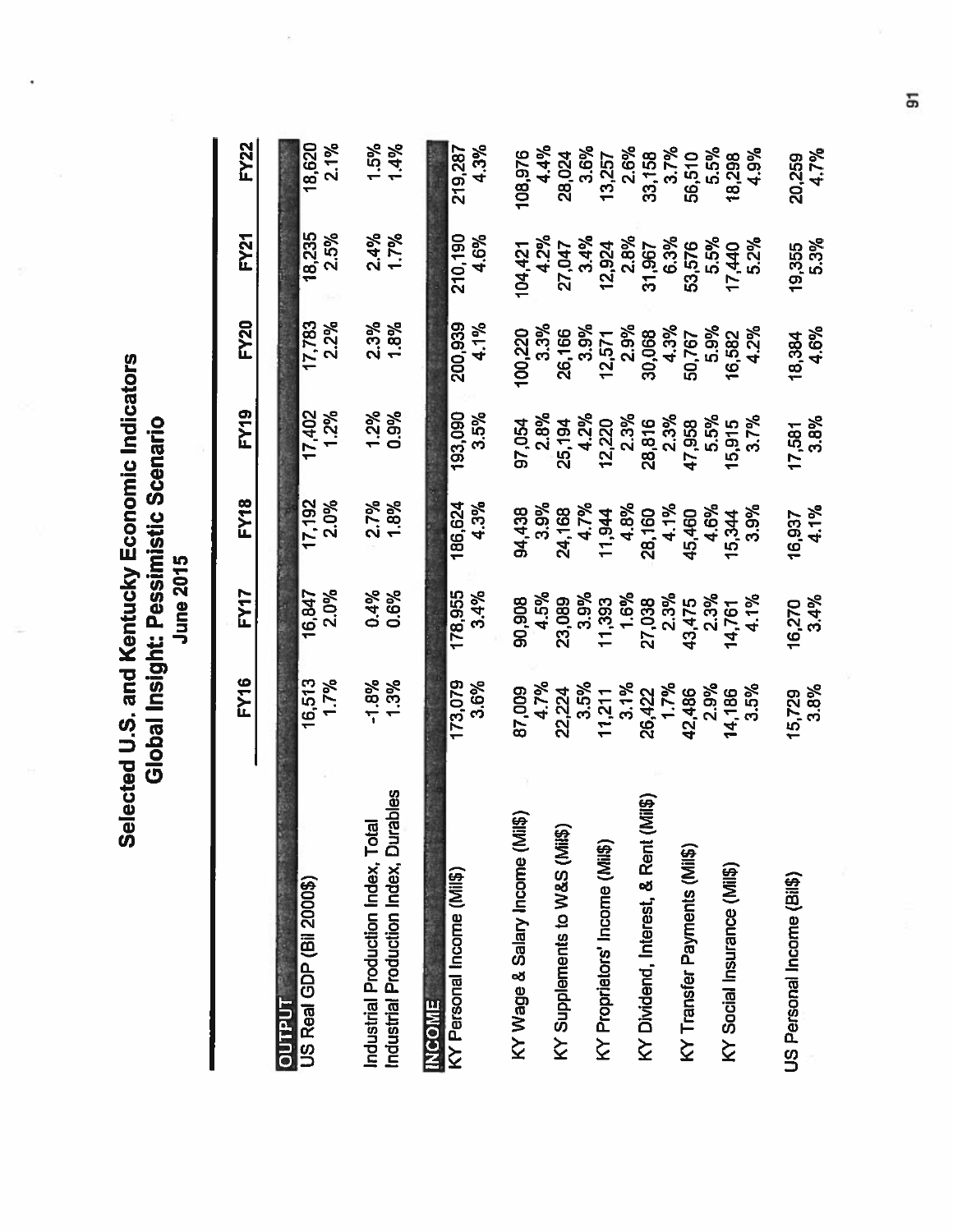Selected U.S. and Kentucky Economic Indicators Global Insight: Pessimistic Scenario

|                                                                                                                                                                                                                    | <b>FY16</b>                                        | FY17                                                                                   | <b>FY18</b>                                                                                | <b>FY19</b>                                       | <b>FY20</b>                                     | FY <sub>21</sub>                               | <b>FY22</b>                                       |
|--------------------------------------------------------------------------------------------------------------------------------------------------------------------------------------------------------------------|----------------------------------------------------|----------------------------------------------------------------------------------------|--------------------------------------------------------------------------------------------|---------------------------------------------------|-------------------------------------------------|------------------------------------------------|---------------------------------------------------|
| KY Nonfarm Employment (Thous)                                                                                                                                                                                      | 1,901.2                                            | 1,929.3                                                                                | 1,941.6                                                                                    | 0.1%                                              | 0.5%                                            | 1,968.6                                        | 0.7%                                              |
| <b>EMPLOYMENT</b>                                                                                                                                                                                                  | 1.6%                                               | 1.5%                                                                                   | 0.6%                                                                                       | 1,944.1                                           | 1,953.2                                         | 0.8%                                           | 1,981.7                                           |
| US Nonfarm Employment (Mil)                                                                                                                                                                                        | 1.9%                                               | 145.4                                                                                  | 146.9                                                                                      | 147.2                                             | 148.2                                           | 149.8                                          | 1.0%                                              |
|                                                                                                                                                                                                                    | 143.1                                              | 1.6%                                                                                   | 1.0%                                                                                       | 0.3%                                              | 0.6%                                            | 1.1%                                           | 151.4                                             |
| (Thou)                                                                                                                                                                                                             | 245.0                                              | 251.5                                                                                  | 0.8%                                                                                       | 255.0                                             | 258.5                                           | 1.7%                                           | 0.9%                                              |
| KY Manufacturing Employment (                                                                                                                                                                                      | 2.8%                                               | 2.6%                                                                                   | 253.5                                                                                      | 0.6%                                              | 1.4%                                            | 262.7                                          | 265.1                                             |
| 這)                                                                                                                                                                                                                 | 12.4                                               | 12.4                                                                                   | 12.4                                                                                       | 12.5                                              | 12.6                                            | 12.8                                           | 12.9                                              |
| US Manufacturing Employment                                                                                                                                                                                        | 0.6%                                               | 0.1%                                                                                   | 0.5%                                                                                       | 0.5%                                              | 1.2%                                            | 1.4%                                           | 0.9%                                              |
| Consumer Sentiment Index (Michigan)<br>Oil Price, West Texas (\$/barrel)<br>Three-month Treasury Bills (%)<br><b>OTHER KEY MEASURES</b><br>US Corporate Profits(%)<br>Rate of Inflation (%)<br>US Retail Sales (%) | 0.7%<br>5.FG<br>2.6%<br>$-8.9%$<br>631.0%<br>40.29 | MAK: Macromodel of Kentucky<br>1.9%<br>3.9%<br>11.5%<br>214.3%<br><b>94.4</b><br>46.52 | Governor's Office for Economic Analysis<br>96.6<br>1.9%<br>3.4%<br>5.5%<br>103.5%<br>47.82 | 88.3<br>1.9%<br>3.3%<br>9.9%<br>$-22.1%$<br>50.53 | 2.4%<br>4.8%<br>10.4%<br>33.4%<br>92.0<br>60.15 | 91.8<br>2.7%<br>4.9%<br>1.2%<br>76.1%<br>69.43 | 2.6%<br>4.3%<br>88.2<br>$-0.3%$<br>15.5%<br>75.81 |

92

Office of State Budget Director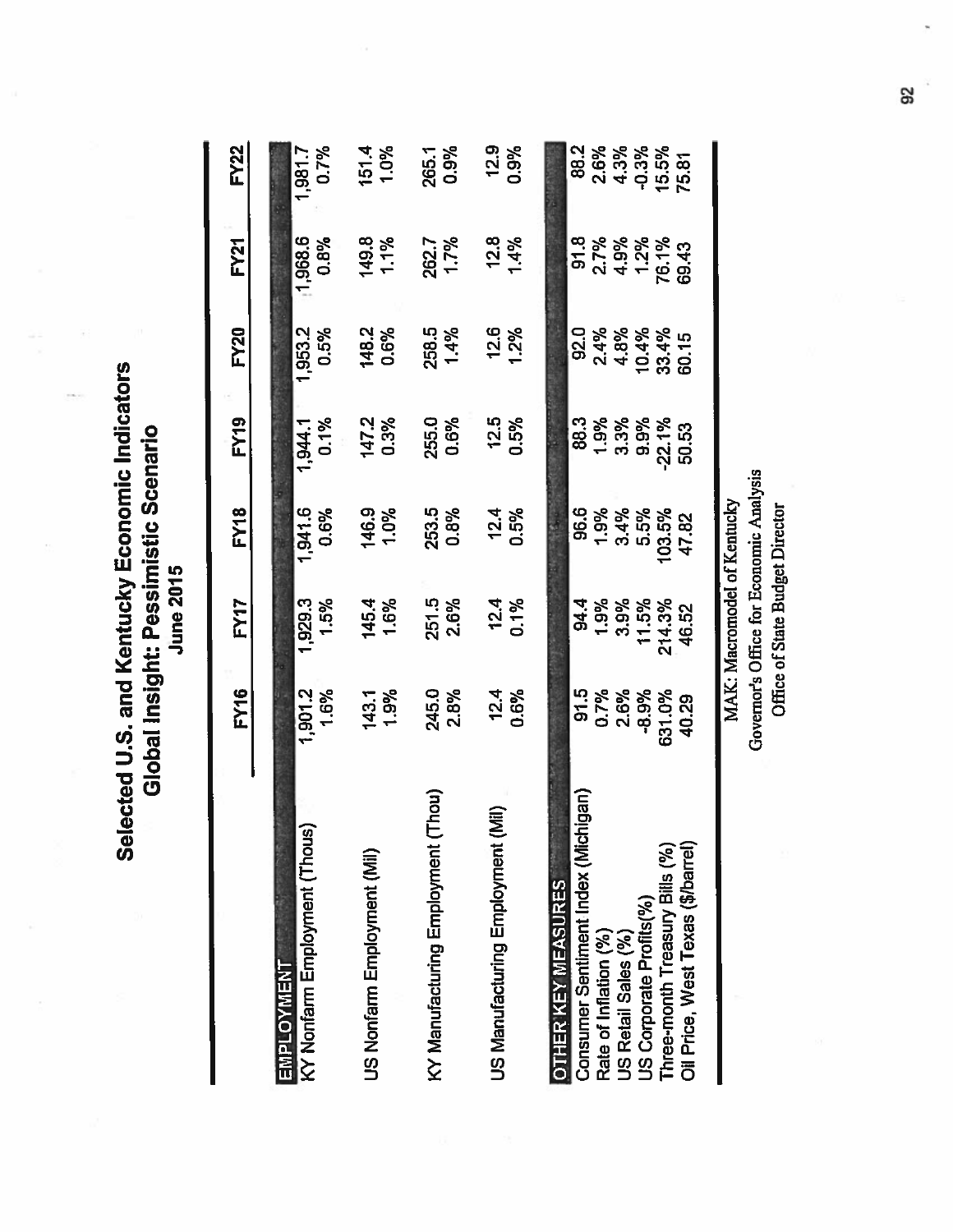**Selected U.S. and Kentucky Economic Indicators<br>Global Insight: Control Scenario** 

|                                          | <b>FY16</b>                         | FY17                                                                       | <b>FY18</b>              | <b>FY19</b>                            | <b>FY20</b>                               | <b>FY21</b>                      | <b>FY22</b>                                                           |
|------------------------------------------|-------------------------------------|----------------------------------------------------------------------------|--------------------------|----------------------------------------|-------------------------------------------|----------------------------------|-----------------------------------------------------------------------|
| <b>OUTPUT</b>                            |                                     |                                                                            |                          |                                        |                                           |                                  |                                                                       |
| US Real GDP (Bil 2000\$)                 | 16,513                              | 16,847                                                                     | $\sqrt{17,279}$          | 17,703                                 | 18,075                                    | 18,489                           | 18,899                                                                |
|                                          | 1.7%                                | 2.0%                                                                       | 2.6%                     | 2.5%                                   | 2.1%                                      | 2.3%                             | 2.2%                                                                  |
| Industrial Production Index, Total       | $-1.3%$                             | 0.4%                                                                       | $3.2%$<br>$2.3%$         | 2.5%                                   | 2.0%<br>1.8%                              | 1.8%<br>1.6%                     | 1.6%                                                                  |
| Industrial Production Index, Durables    |                                     | 0.6%                                                                       |                          | 2.0%                                   |                                           |                                  | 1.5%                                                                  |
| <b>INCOME</b>                            |                                     |                                                                            |                          |                                        |                                           |                                  |                                                                       |
| KY Personal Income (Mil\$)               | 173,079                             | 178,928                                                                    | 186,914                  | 195,471                                | 204,690<br>4.7%                           | 214,055                          | 223,637                                                               |
|                                          | 3.6%                                | 3.4%                                                                       | 4.5%                     | 4.6%                                   |                                           | 4.6%                             | 4.5%                                                                  |
| iii6)<br>KY Wage & Salary Income (M      | 87,009<br>4.7%<br>22,224            | 90,903                                                                     |                          | 98,653                                 | 102,655                                   | 106,904                          | 11,430                                                                |
|                                          |                                     |                                                                            |                          |                                        |                                           |                                  |                                                                       |
| KY Supplements to W&S (Mil\$)            |                                     | 4.5%<br>23,100                                                             | 94,735<br>4.2%<br>24,155 | 4.1%<br>25,116<br>4.0%<br>4.0%<br>4.0% | 4.1%<br>26,234<br>26,2%<br>12,746<br>2.6% | 4.1%<br>27,352<br>4.3%           | 4.2%<br>28,436                                                        |
|                                          |                                     |                                                                            | 4.6%                     |                                        |                                           |                                  | 4.0%                                                                  |
| KY Proprietors' Income (Mil\$)           | $3.5\%$<br>11,211<br>3.1%<br>26,422 | $\begin{array}{r} 3.9\% \\ 11,364 \\ 1.4\% \\ 27,050 \\ 2.4\% \end{array}$ | 11,934<br>5.0%           |                                        |                                           | 13,066<br>2.5%                   |                                                                       |
|                                          |                                     |                                                                            |                          |                                        |                                           |                                  |                                                                       |
| (Mil\$)<br>KY Dividend, Interest, & Rent |                                     |                                                                            | 28,271<br>4.5%           | 29,745<br>5.2%                         | $31,553\n6.1%\n50,713\n5.8%$              | 33,204<br>5.2%                   | $\begin{array}{c}\n 13,470 \\ 3.1\% \\ 34,605 \\ 4.2\% \n\end{array}$ |
|                                          | 1.7%                                |                                                                            |                          |                                        |                                           |                                  |                                                                       |
| KY Transfer Payments (Mil\$)             | 42,486                              | 43,462<br>2.3%                                                             | 45,413<br>4.5%           | 47,929                                 |                                           |                                  | 56,668<br>5.7%<br>18,632                                              |
|                                          | 2.9%                                |                                                                            |                          | 5.5%                                   |                                           |                                  |                                                                       |
| KY Social Insurance (Mil\$)              |                                     | 14,764<br>4.1%                                                             | 15,393                   | 16,154                                 | 16,941                                    |                                  |                                                                       |
|                                          | 14,186<br>3.5%                      |                                                                            | 4.3%                     | 4.9%                                   | 4.9%                                      | 53,608<br>5.7%<br>17,774<br>4.9% | 4.8%                                                                  |
| US Personal Income (Bil\$)               |                                     |                                                                            |                          |                                        |                                           |                                  | 20,688                                                                |
|                                          | 15,729<br>3.8%                      | 16,270<br>3.4%                                                             | 16,981<br>4.4%           | $17,845$<br>5.1%                       | 18,776<br>5.2%                            | $19,725$<br>5.1%                 | 4.9%                                                                  |

57